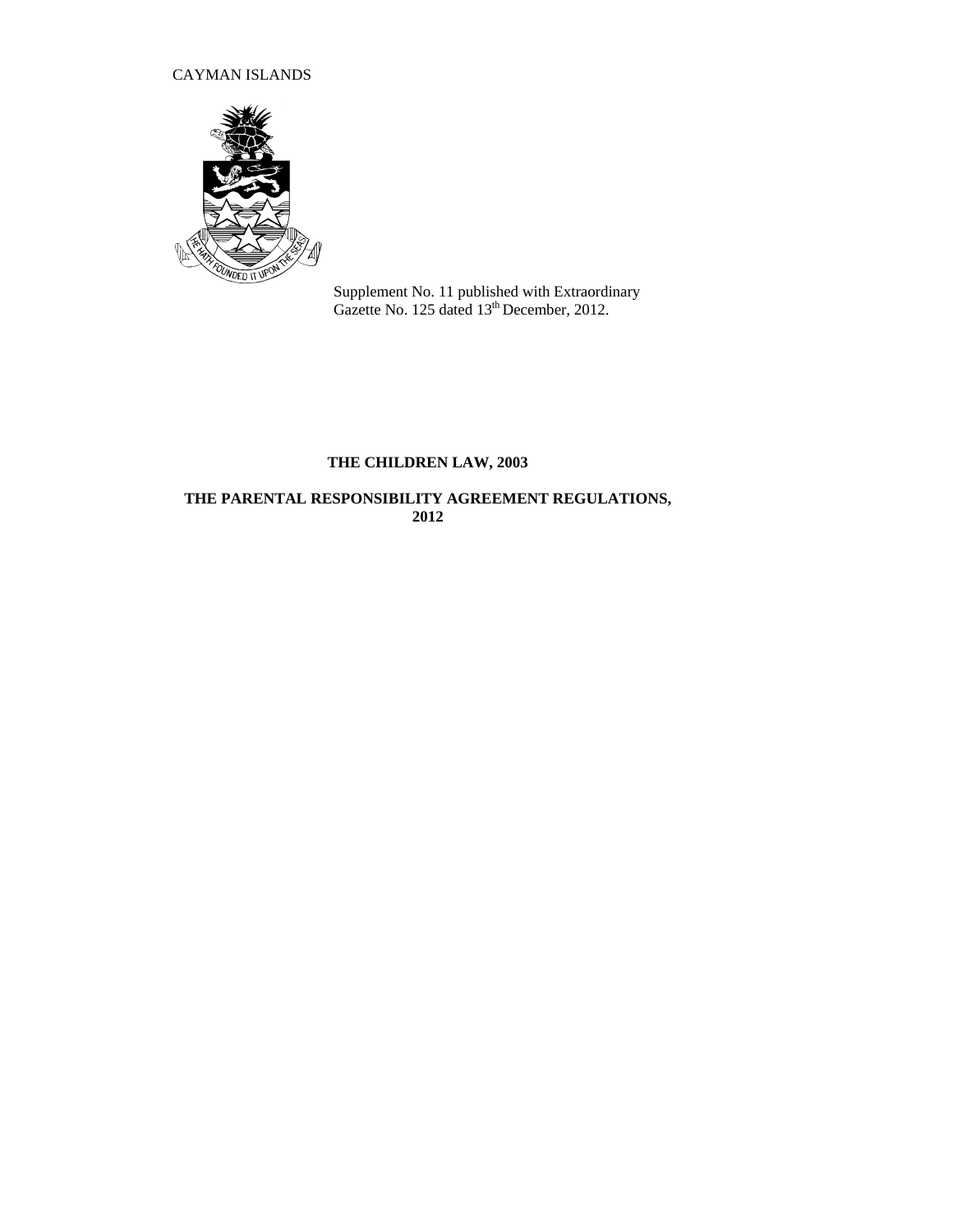# **THE PARENTAL RESPONSIBILITY AGREEMENT REGULATIONS, 2012**

## **ARRANGEMENT OF REGULATIONS**

- [1.](http://www.opsi.gov.uk/si/si1991/Uksi_19910910_en_2.htm#mdiv1) Citation<br>2. Form of
- Form of parental responsibility agreement
- 3. Independent legal advice
- 4. Filing of parental responsibility agreement

**SCHEDULE -** Parental Responsibility Agreement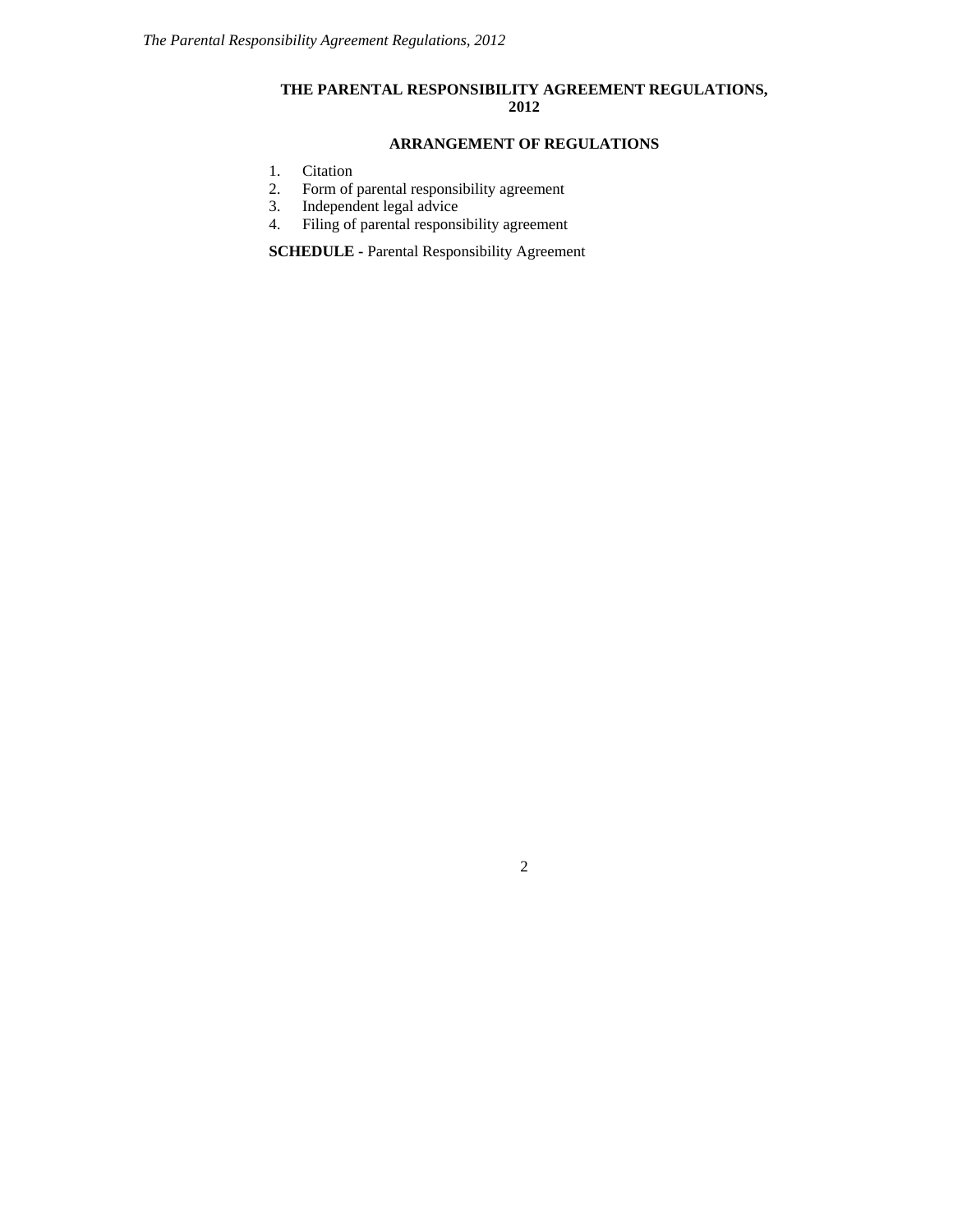## **THE CHILDREN LAW, 2003**

### **THE PARENTAL RESPONSIBILITY AGREEMENT REGULATIONS, 2012**

The Governor in Cabinet, in exercise of the powers conferred by section 6(2) of the Children Law, 2003, hereby makes the following Regulations-

1. These Regulations may be cited as the Parental Responsibility Agreement Regulations, 2012.

2. A parental responsibility agreement shall be made in the form set out in the Schedule.

3. The parties to a parental responsibility agreement shall be given the opportunity to seek independent legal advice before affixing their signature to the agreement.

4. (1) A parental responsibility agreement shall be recorded by the filing of the agreement, together with sufficient copies thereof for each person with parental responsibility for the child, in the Grand Court.

(2) Upon the filing of documents under paragraph (1), the Clerk of the Court shall seal the copies and send one to each person with parental responsibility for the child.

(3) The record of an agreement under paragraph (1) shall be made available, during office hours, for inspection by any person upon-

- (a) written request to the Clerk of the Court; and
- (b) payment of a fee of twenty-five dollars.

Citation

Form of parental responsibility agreement

Independent legal advice

Filing of parental responsibility agreement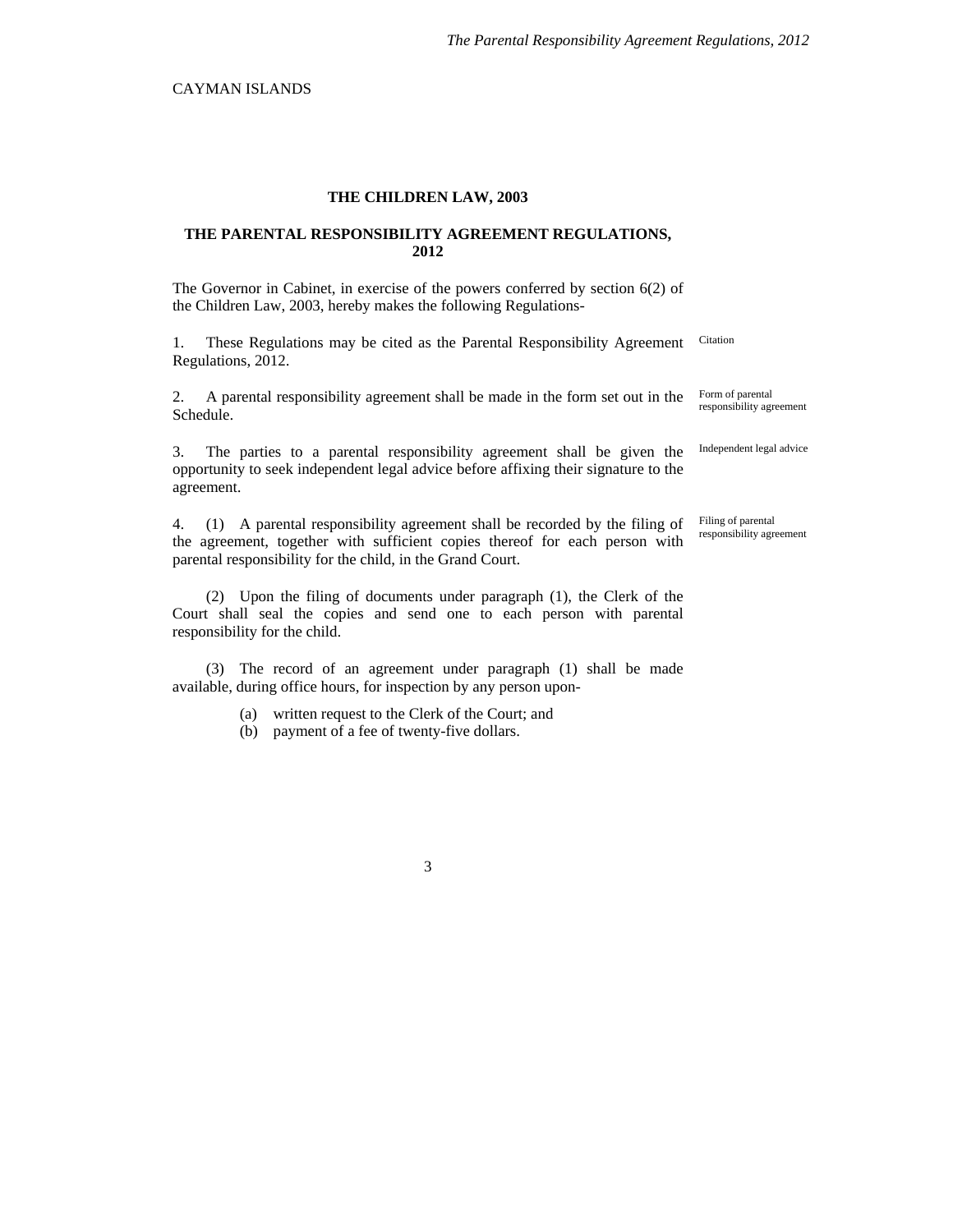# **SCHEDULE**

(Regulation 2)

| Form 1                                      |                                                                   |                                                                                                                                                          |  |  |  |
|---------------------------------------------|-------------------------------------------------------------------|----------------------------------------------------------------------------------------------------------------------------------------------------------|--|--|--|
| <b>Parental Responsibility Agreement</b>    |                                                                   |                                                                                                                                                          |  |  |  |
| Section $6(1)(b)$ of the Children Law, 2003 |                                                                   | Keep this form in a safe place                                                                                                                           |  |  |  |
|                                             |                                                                   | Date recorded at the Grand Court                                                                                                                         |  |  |  |
|                                             | Read the notes on the other side<br>before you make the agreement |                                                                                                                                                          |  |  |  |
|                                             | This is a parental responsibility agreement regarding-            |                                                                                                                                                          |  |  |  |
| <b>The Child</b>                            |                                                                   |                                                                                                                                                          |  |  |  |
|                                             |                                                                   |                                                                                                                                                          |  |  |  |
| <b>Between</b>                              | Boy or Girl                                                       | Date of birth                                                                                                                                            |  |  |  |
| <b>The Mother</b>                           | Full Name                                                         |                                                                                                                                                          |  |  |  |
|                                             |                                                                   |                                                                                                                                                          |  |  |  |
| And                                         |                                                                   |                                                                                                                                                          |  |  |  |
| <b>The Father</b>                           | Full Name                                                         |                                                                                                                                                          |  |  |  |
|                                             |                                                                   |                                                                                                                                                          |  |  |  |
|                                             | child (in addition to the mother having parental responsibility)  | We declare that we are the mother and father of the above named child and<br>we agree that the child's father shall have parental responsibility for the |  |  |  |
| Signed (Mother)                             |                                                                   | Signed (Father)                                                                                                                                          |  |  |  |

\_\_\_\_\_\_\_\_\_\_\_\_\_\_\_\_\_\_\_\_\_\_\_\_\_\_\_\_\_\_ \_\_\_\_\_\_\_\_\_\_\_\_\_\_\_\_\_\_\_\_\_\_\_\_\_\_\_\_\_\_\_

Date Date Date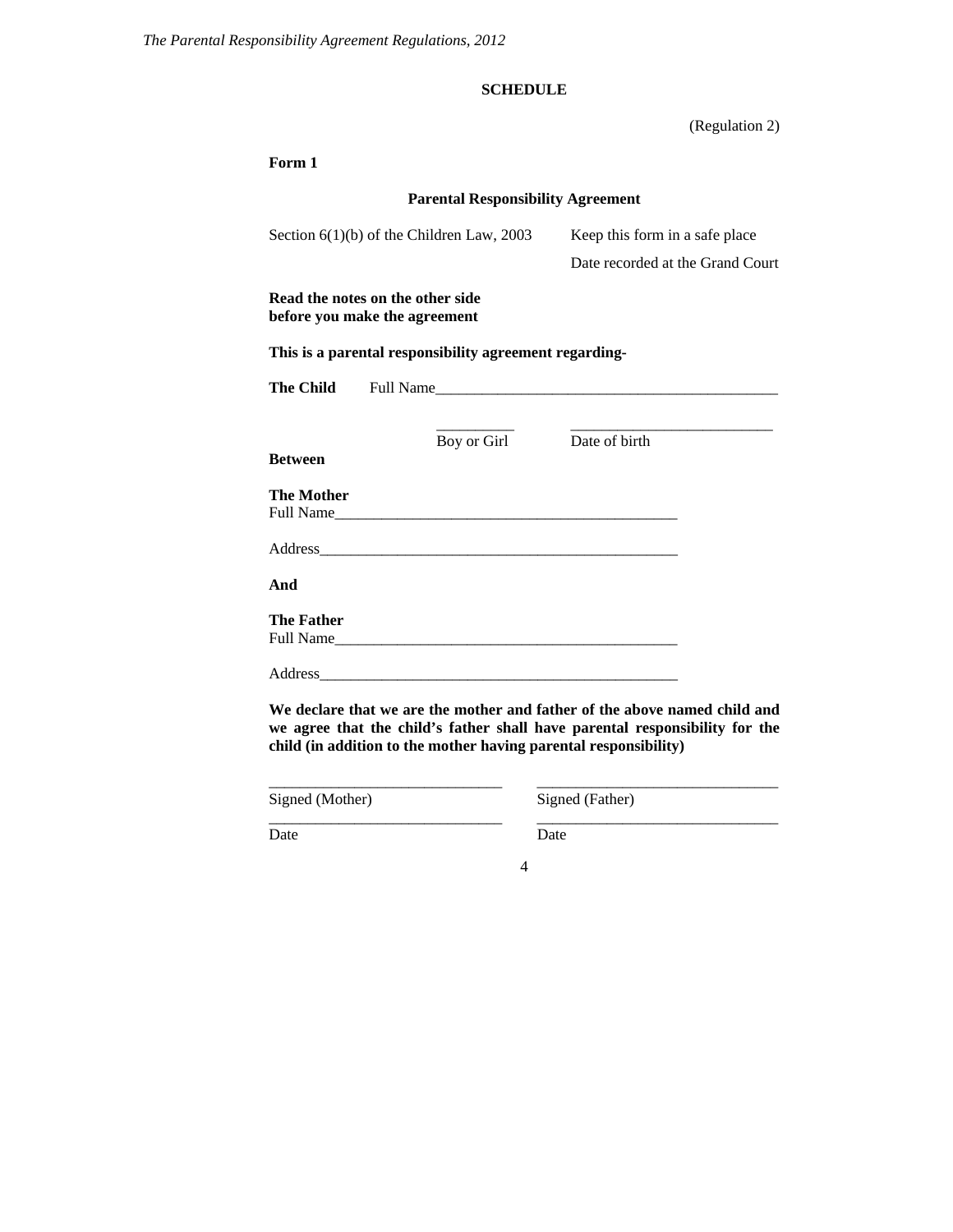## **Certificate of Witness**

The following evidence of identity was produced by the person signing above. The following evidence of identity was produced by the person signing above.

Signed in the presence of: Name of witness

\_\_\_\_\_\_\_\_\_\_\_\_\_\_\_\_\_\_\_\_\_\_\_\_\_\_\_\_\_\_

\_\_\_\_\_\_\_\_\_\_\_\_\_\_\_\_\_\_\_\_\_\_\_\_\_\_\_\_\_\_

\_\_\_\_\_\_\_\_\_\_\_\_\_\_\_\_\_\_\_\_\_\_\_\_\_\_\_\_\_\_

\_\_\_\_\_\_\_\_\_\_\_\_\_\_\_\_\_\_\_\_\_\_\_\_\_\_\_\_\_\_

Signed in the presence of: Name of witness

\_\_\_\_\_\_\_\_\_\_\_\_\_\_\_\_\_\_\_\_\_\_\_\_\_\_\_\_\_\_

\_\_\_\_\_\_\_\_\_\_\_\_\_\_\_\_\_\_\_\_\_\_\_\_\_\_\_\_\_\_

\_\_\_\_\_\_\_\_\_\_\_\_\_\_\_\_\_\_\_\_\_\_\_\_\_\_\_\_\_\_

\_\_\_\_\_\_\_\_\_\_\_\_\_\_\_\_\_\_\_\_\_\_\_\_\_\_\_\_\_\_

Address

Address

Signature of witness

Signature of witness

Justice of the Peace/ Notary Public/Clerk of the Court

Justice of the Peace/ Notary Public/Clerk of the Court

#### **Notes about the Parental Responsibility Agreement**

## **Read these notes before you make the Agreement.**

#### **About the Parental Responsibility Agreement:**

The making of this agreement will affect the legal position of the mother and the father. You should both seek legal advice before you make the Agreement.

## **When filling in the Agreement:**

Please use black ink (the agreement will be copied). Put the name of one child only. If the father is to have parental responsibility for more than one child, fill in a separate form for each child. **Do not sign the Agreement.** 

#### **When you have filled in the Agreement:**

Take the agreement to a Justice of the Peace or a Notary Public who will witness your signature and sign the certificate of the witness. If no Justice of the Peace or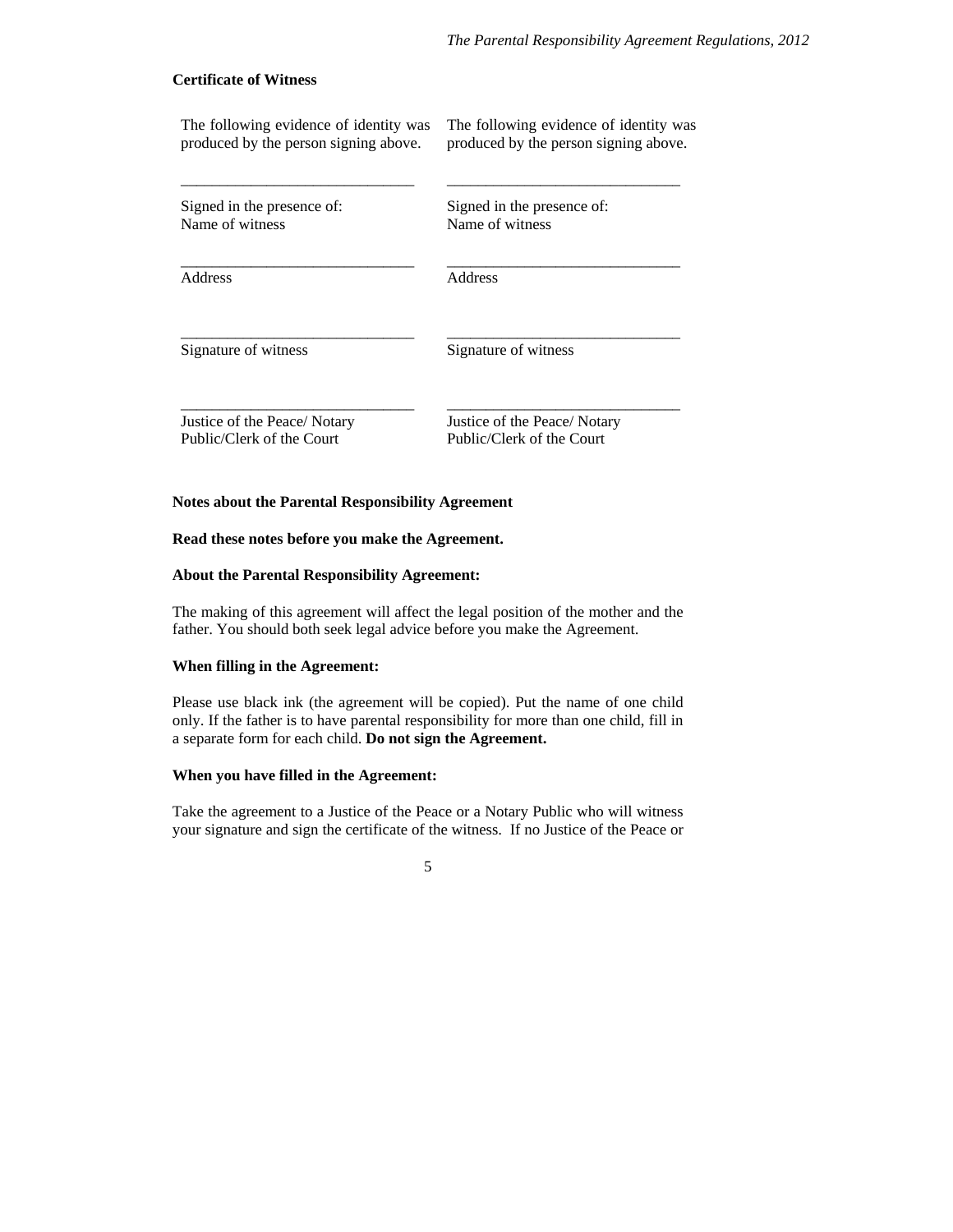#### *The Parental Responsibility Agreement Regulations, 2012*

Notary Public is available, then the Clerk of the Court may witness your signature. An attorney-at-law cannot witness your signature.

**To the mother:** When you make the declaration you will have to prove that you are the child's mother, so take to the Grand Court the child's full birth certificate. You will also need evidence of your identity showing a photograph and signature (for example, a driver's licence, passport or voters identification). **Please note that the child's birth certificate will not be accepted as sufficient proof of your identity.** 

**To the father:** You will need evidence of your identity showing a photograph and signature (for example, a driver's licence, passport or voters identification) and proof of your parental status.

When the Certificate has been signed and witnessed:

Make 2 copies of the Agreement form. You do not need to copy these notes. Take, or send, this form and the copies to the Grand Court.

The Clerk of the Court will record the Agreement and keep this form. The copies will be stamped and sent back to each parent at the address on the Agreement. The Agreement will not take effect until it has been received and recorded at the Grand Court.

## **Ending the Agreement:**

Once a parental responsibility agreement has been made it can only end-

- (a) by an order of the court made on the application of any person who has parental responsibility for the child;
- (b) by an order of the court made on the application of the child with permission of the court; or
- (c) when the child attains the age of eighteen.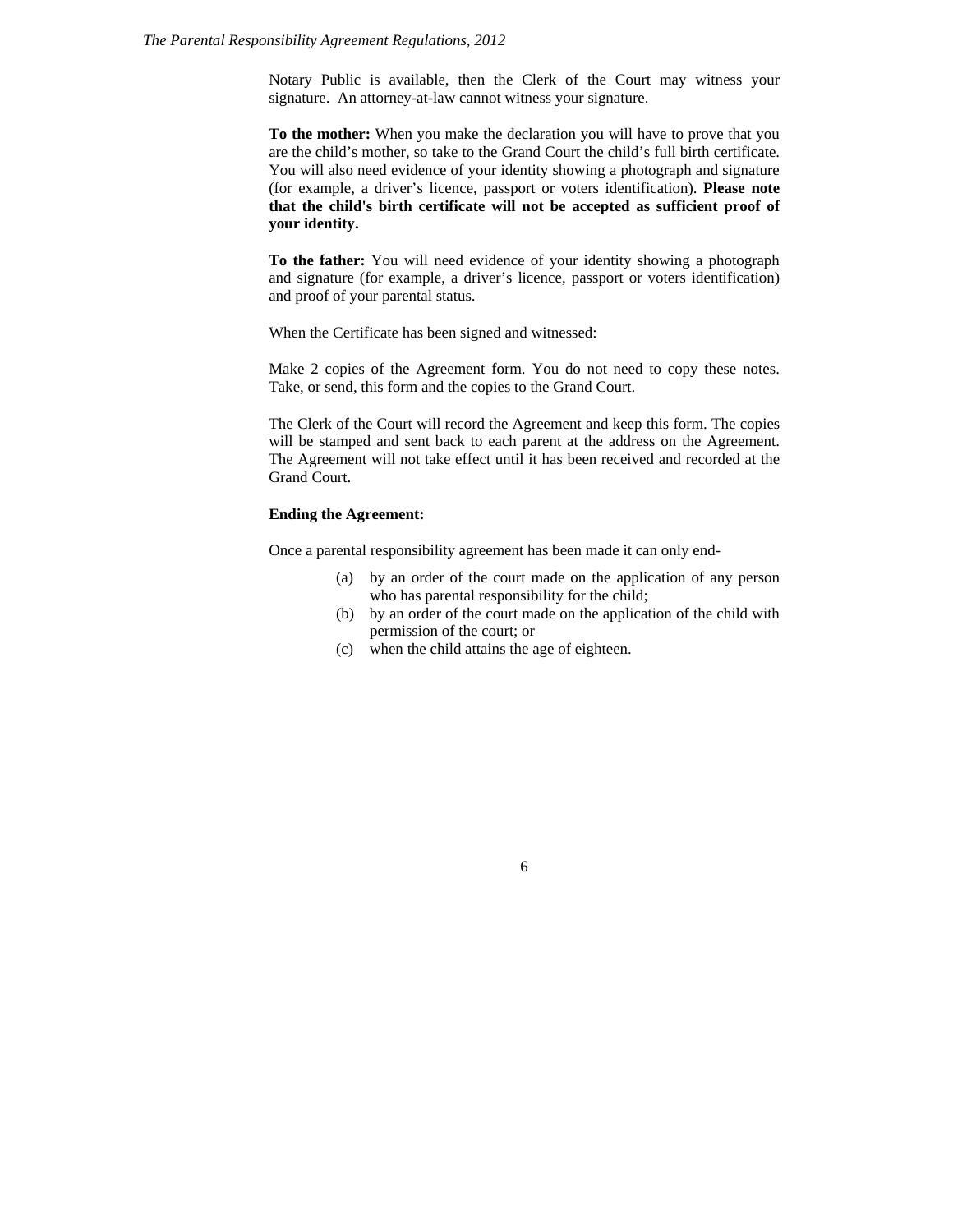| Form 2                                                            |                                                                                                                                                                                                                               |             |                                  |  |  |  |
|-------------------------------------------------------------------|-------------------------------------------------------------------------------------------------------------------------------------------------------------------------------------------------------------------------------|-------------|----------------------------------|--|--|--|
| <b>Step-Parental Responsibility Agreement</b>                     |                                                                                                                                                                                                                               |             |                                  |  |  |  |
| Section $4A(1)(a)$ of the Children Law, 2003                      |                                                                                                                                                                                                                               |             | Keep this form in a safe place   |  |  |  |
|                                                                   |                                                                                                                                                                                                                               |             | Date recorded at the Grand Court |  |  |  |
| Read the notes on the other side<br>before you make the agreement |                                                                                                                                                                                                                               |             |                                  |  |  |  |
| This is a Step-Parental Responsibility Agreement regarding-       |                                                                                                                                                                                                                               |             |                                  |  |  |  |
| <b>The Child</b>                                                  | Full Name and the state of the state of the state of the state of the state of the state of the state of the state of the state of the state of the state of the state of the state of the state of the state of the state of |             |                                  |  |  |  |
|                                                                   |                                                                                                                                                                                                                               | Boy or Girl | Date of birth                    |  |  |  |
| <b>Between</b>                                                    |                                                                                                                                                                                                                               |             |                                  |  |  |  |
| Parent A                                                          |                                                                                                                                                                                                                               |             | Full Name                        |  |  |  |
|                                                                   | Address                                                                                                                                                                                                                       |             |                                  |  |  |  |
| And                                                               |                                                                                                                                                                                                                               |             |                                  |  |  |  |
| The other parent (with parental responsibility)*                  |                                                                                                                                                                                                                               |             |                                  |  |  |  |
|                                                                   |                                                                                                                                                                                                                               |             | Full Name                        |  |  |  |
|                                                                   | Address                                                                                                                                                                                                                       |             |                                  |  |  |  |
| And                                                               |                                                                                                                                                                                                                               |             |                                  |  |  |  |
| The step-parent                                                   |                                                                                                                                                                                                                               |             |                                  |  |  |  |
|                                                                   |                                                                                                                                                                                                                               |             | Full Name                        |  |  |  |
|                                                                   | <b>Address</b>                                                                                                                                                                                                                |             |                                  |  |  |  |
|                                                                   |                                                                                                                                                                                                                               |             |                                  |  |  |  |
|                                                                   |                                                                                                                                                                                                                               |             |                                  |  |  |  |
|                                                                   |                                                                                                                                                                                                                               | 7           |                                  |  |  |  |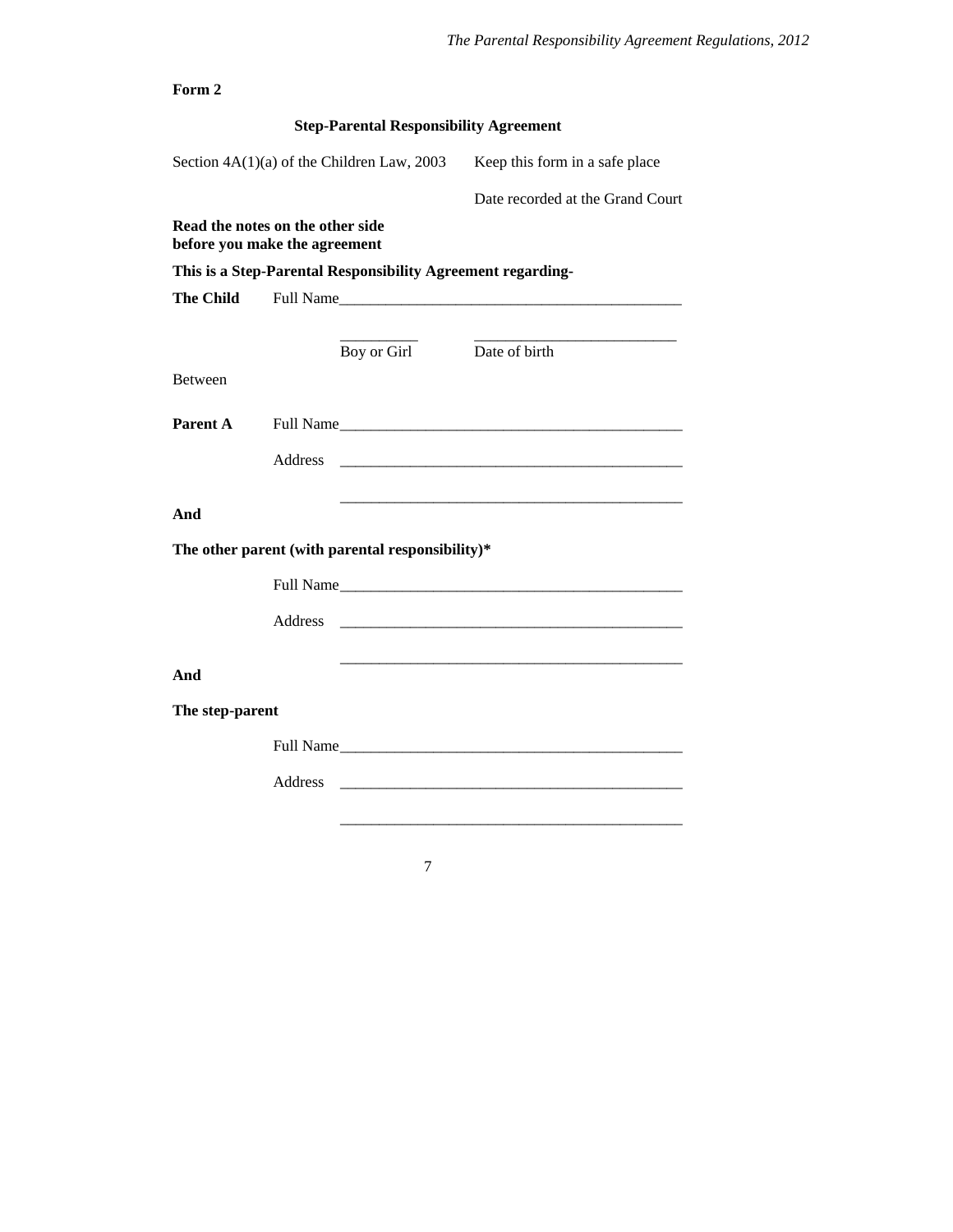We declare that we are the parents and step-parent of the above named child and we agree that the above mentioned step-parent shall have parental responsibility for the child (in addition to those already having parental responsibility)

| Signed (Parent A)                                                                     | Signed (Other Parent)                                                                 | Signed (Step-Parent)                                                                        |  |
|---------------------------------------------------------------------------------------|---------------------------------------------------------------------------------------|---------------------------------------------------------------------------------------------|--|
|                                                                                       |                                                                                       |                                                                                             |  |
| Date                                                                                  | Date                                                                                  | Date                                                                                        |  |
| The following evidence<br>of identity was produced<br>by the person signing<br>above. | The following evidence<br>of identity was produced<br>by the person signing<br>above. | The following evidence<br>of<br>identity<br>was<br>produced by the person<br>signing above. |  |
| Signed in the presence<br>of: Name of Witness                                         | Signed in the presence<br>of: Name of Witness                                         | Signed in the presence<br>of: Name of Witness                                               |  |
| <b>Address</b>                                                                        | Address                                                                               | <b>Address</b>                                                                              |  |
| <b>Signature of Witness</b>                                                           | Signature of Witness                                                                  | <b>Signature of Witness</b>                                                                 |  |
| Justice of the Peace/<br>Notary Public/Clerk of<br>the Grand Court                    | Justice of the Peace/<br>Notary Public/Clerk of<br>the Grand Court                    | Justice of the Peace/<br>Notary Public/Clerk of<br>the Grand Court                          |  |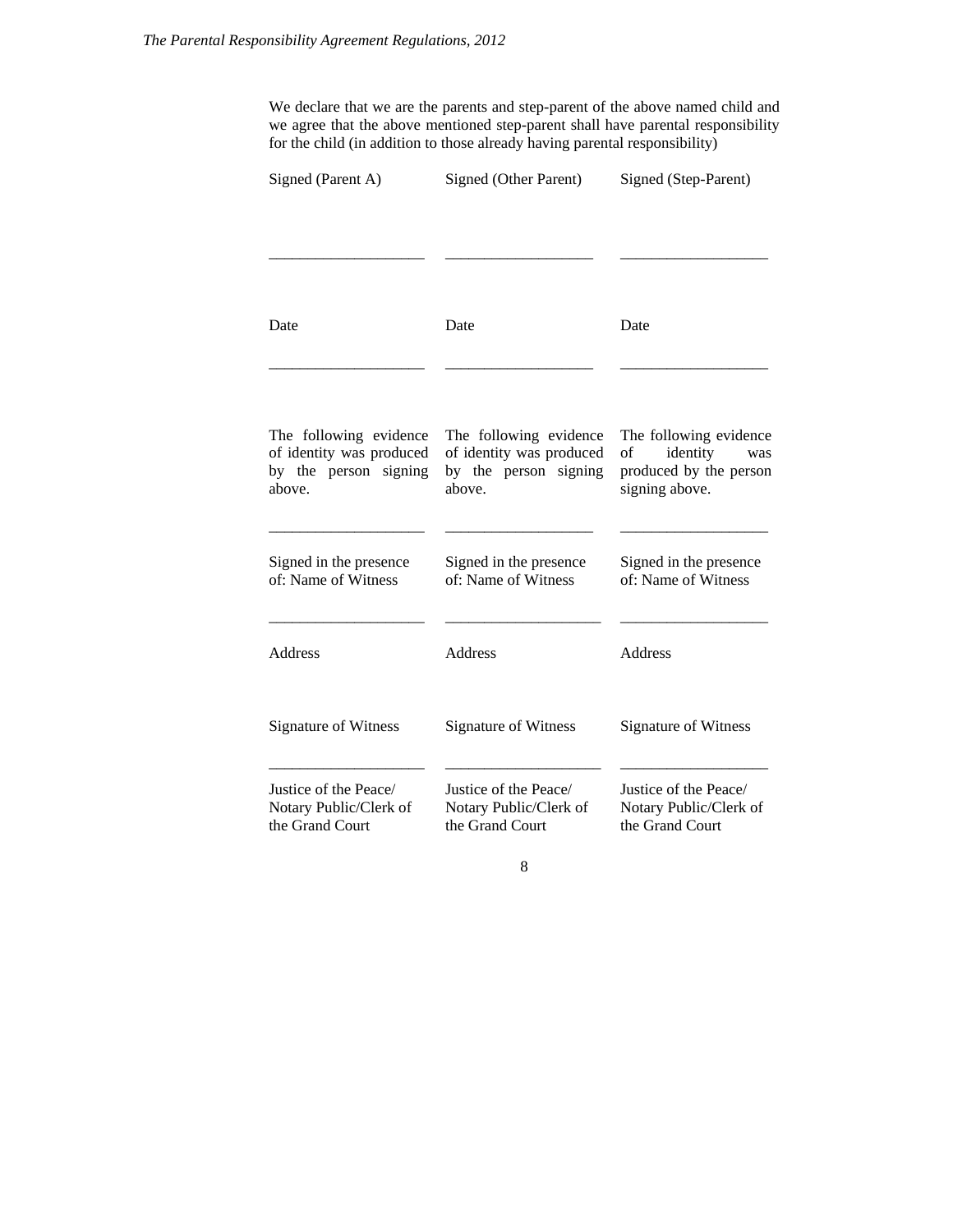\* If there is only one parent with parental responsibility please delete this section.

#### **Notes about the Step-Parent Parental Responsibility Form:**

#### **Read these notes before you make the Agreement**

#### **About the Step-Parent Parental Responsibility Agreement:**

The making of this agreement will affect the legal position of the parent(s) and the step-parent. You should seek legal advice before you make the Agreement.

## **When filling in the Agreement:**

Please use black ink (the agreement will be copied). Put the name of one child only. If the step-parent is to have parental responsibility for more than one child, fill in a separate form for each child. Do not sign the agreement.

#### **When you have filled in the Agreement:**

Take the agreement to a Justice of the Peace or a Notary Public who will witness your signature and sign the certificate of the witness. If no Justice of the Peace or Notary Public is available, then the Clerk of the Court of the Grand Court may witness your signature. An attorney-at-law cannot witness your signature.

#### **To Parent A and the other Parent with parental responsibility:**

When you make the declaration you will have to prove that you have parental responsibility for the child. You should therefore take with you to the court one of the following documents:

- (a) the child's full birth certificate;
- (b) a marriage certificate to show that the parents were married to each other at the time of birth or subsequently;
- (c) a court order granting parental responsibility;
- (d) a registered Parental Responsibility Agreement Form between the child's mother and father.

You will also require evidence of your (both parents') identity showing a photograph and signature (for example, a driver's licence, passport or voters identification). (Please note that the child's birth certificate cannot be accepted as sufficient proof of your identity.)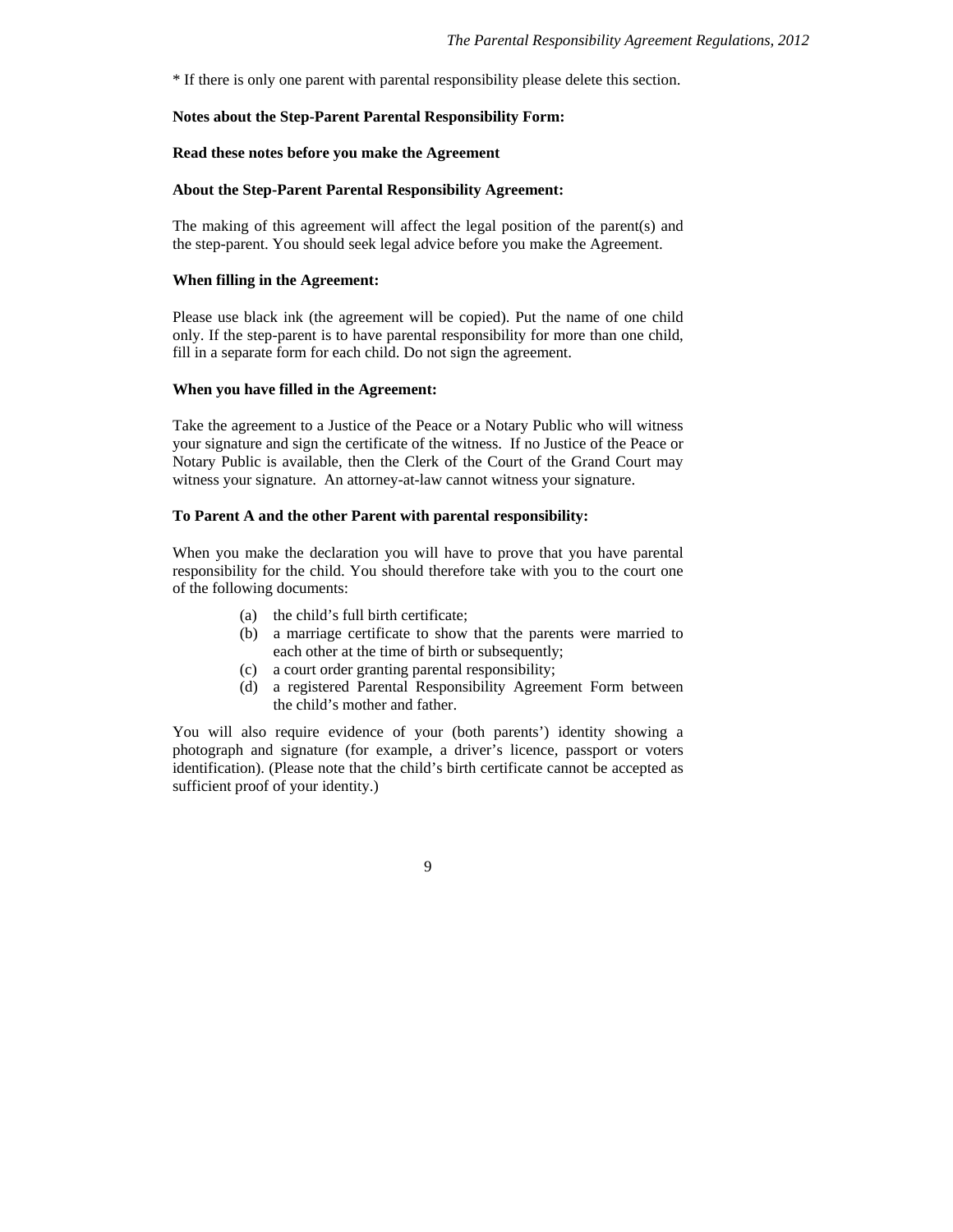#### **To the step-parent:**

When you make the declaration you will have to prove that you are married to a parent of the child, so take to the court your marriage certificate.

You will also need evidence of your identity showing a photograph and signature (for example, a driver's licence, passport or voters identification).

#### **When the certificate has been signed and witnessed:**

Make sufficient copies of the Agreement Form for each person who has signed the form. You do not need to copy these notes.

Take, or send, the original form and the copies to the Grand Court.

The Court will record the agreement and retain the original form. The copies will be stamped with the seal of the court and sent back to every person with parental responsibility who has signed the Agreement Form and to the step-parent. The Agreement will not take effect until it has been received and recorded at the Grand Court.

## **Ending the Agreement:**

Once a step-parent parental responsibility agreement has been made it can only end:

- (a) by an order of the court made on the application of any person who has parental responsibility for the child;
- (b) by an order of the court made on the application of the child with permission of the court; or
- (c) when the child reaches the age of eighteen.

Made in Cabinet on the  $28<sup>th</sup>$  day of August, 2012.

Kim Bullings

Clerk of the Cabinet.